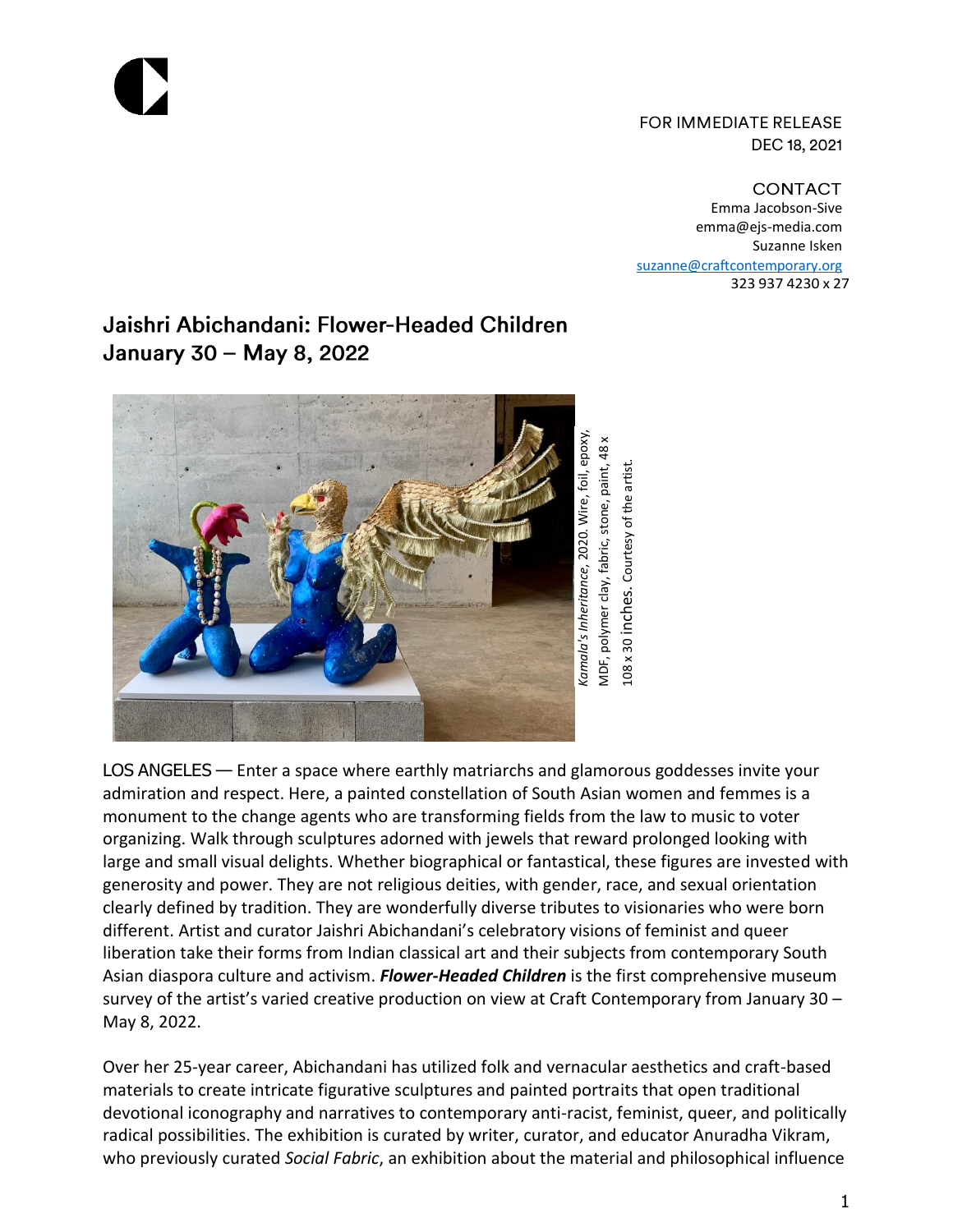of craft on contemporary social practice art, as illustrated by the use of textiles in socially and politically engaged textile-based work, for the museum in 2013.

Abichandani's artistic practice is rooted in cultural narratives from India, where she was born, but anchored in the United States, where she emigrated as a teen. Her practice includes exquisite sculptures and paintings, community organizing, and political protest. The exhibition will include two new bodies of work. Commissioned for the Asian Art Initiative's 25th Anniversary exhibition in 2018, Abichandani has more than doubled the size of her portrait series, *Jasmine Blooms at Night* (2018-), portraying South Asian feminist activists working in the United States, since it was last shown at Brooklyn's BRIC House in 2019. For this iteration, Abichandani created over 35 additional portraits of South Asian feminists, including a number of artists and activists from Los Angeles.

Devotional art, some of it erotic in nature, provides the aesthetic framework for a new series of large sculptures in epoxy clay and mixed media that reference Hindu and pre-Vedic imagery. These works are colorfully adorned in sari fabrics, costume jewels, and garlands, incorporating material culture from South Asian festivals and celebrations as well as bindis, wigs, and acrylic nails. Abichandani exults in the textures of South Asian fabrics embedded with gold *zari* thread embroidery and mirror work. Her material sensibility and her love of the human form unite the painting and sculpture bodies of work.

Coinciding with the election of Kamala Harris to the Vice Presidency and the election of progressive South Asians to local and national office, South Asians are newly visible in US politics. Abichandani has responded to these events in works responding to Harris' election (*Kamala's Inheritance*, 2020) and honoring Congresswoman Pramila Jayapal (*Mama's Heaven*, 2020), a progressive who represents the state of Washington. Still, South Asians struggle to find a political voice, being internally divided by national, regional, religious, and caste differences, and externally marginalized by a national discourse on race that casts the community as perpetually foreign. Abichandani has found representation in anti-racist movements led by Black Americans and in the Me Too movement. Abichandani has organized performance actions at the Met Breuer (2017) and the Indian Consulate in New York (2013) to speak out about sexual violence in the Indian art community, including her own experiences.

Indian art historian Partha Mitter has written that the first Europeans to write about Indian classical art were horrified by the distance between their own aesthetic standards and what they perceived, leading to South Asian devotional forms being deemed monstrous or ugly by Western standards. Abichandani's sculptures embrace the complexity of Western audiences' responses to her work, which aligns with mainstream reactions to queer cultural expression in which an excess of visual pleasure can be experienced as grotesque. South Asian aesthetics inform Abichandani's work, not just in appearance, but in its grounding in Rasa theory—a philosophy originating in medieval Sanskrit texts and re-popularized by Satyajit Ray and other Indian modernists—which posits that all art is an act of psychic and emotional transference between maker and audience. Abichandani's artistic practice explores the global, feminist ramifications of Rasa theory to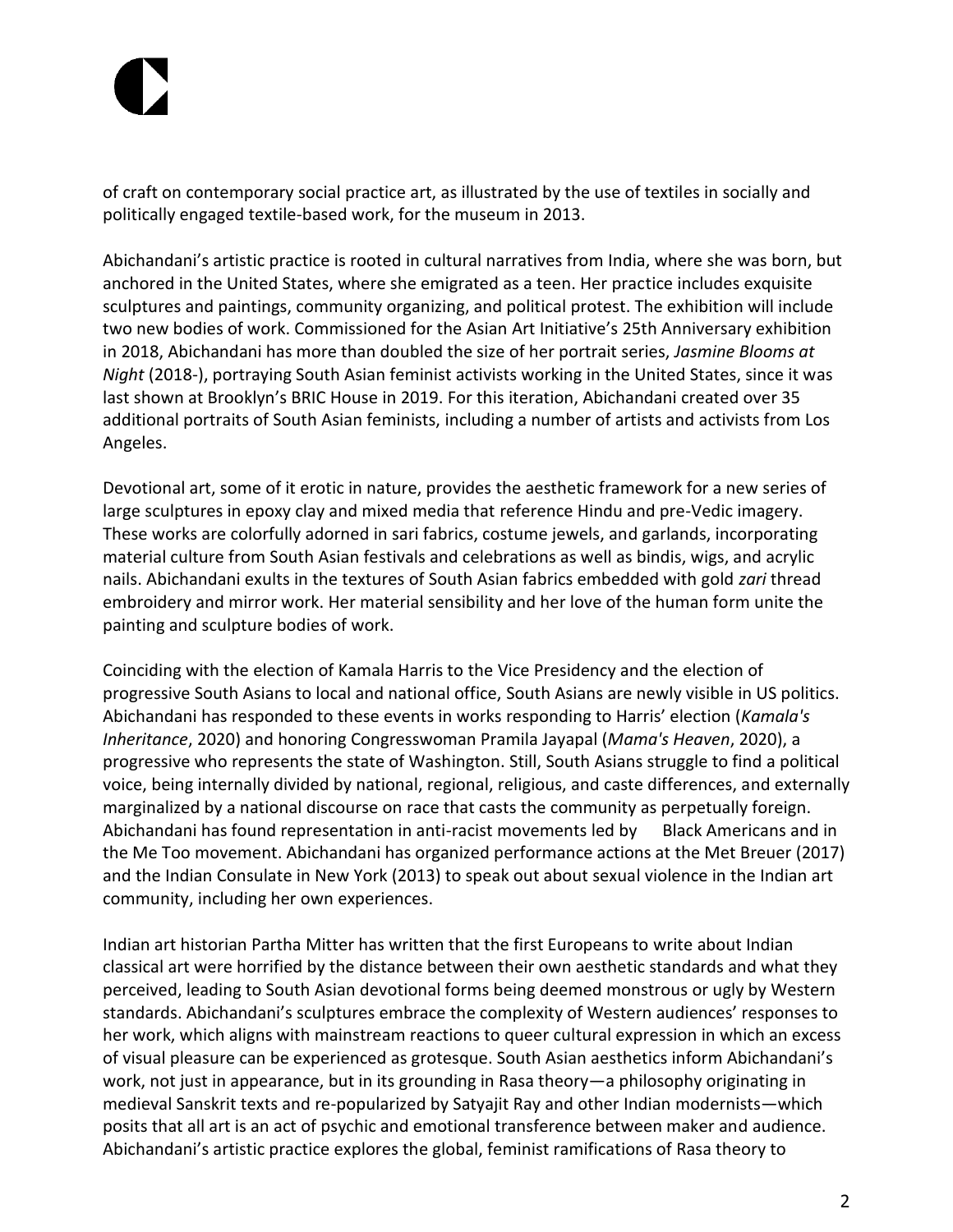broaden American art audiences' relationship to artworks that represent an unfamiliar cultural experience.

**About the artist:** Jaishri Abichandani (she/her; b. 1969, Bombay, India) immigrated to New York City in 1984. She received her MFA from Goldsmiths College, University of London and has continued to intertwine studio and social practice, art and activism in her career, founding the South Asian Women's Creative Collective (SAWCC) in New York (1997) and London (2004). Abichandani has exhibited internationally including at P.S.1/MoMA, the Queens Museum of Art, and Asia Society in New York, 798 Beijing Biennial and Guangzhou Triennial in China, IVAM in Valencia, Spain, and the House of World Cultures in Berlin. She served as the founding Director of Public Events and Projects from 2003-06 at the Queens Museum of Art, where she organized *Fatal Love: South Asian American Art Now*, *Queens International 2006: Everything All at Once*, and curated *Her Stories: Fifteen Years of SAWCC*. In 2017, Abichandani engineered a collaboration between the Smithsonian Asian Pacific American Center, Asia Society and the Queens Museum to organize a three-day national convening of South Asian American artists, academics and curators; along with the exhibition *Lucid Dreams and Distant Visions*, in which she was a co-curator and a participating artist. In 2019, Abichandani organized a trilogy of exhibitions to inaugurate the Ford Foundation Gallery: *Perilous Bodies, Radical Love,* and *Utopian Imagination* centered the visions of BIPOC artists. Abichandani's work is in the Burger Collection, Asia Art Archive Collection, and Saatchi Collection. She has been a resident of LMCC's Process Space residency and an honoree of the Brooklyn Arts Council and ASHA for Women.

**About the curator:** Anuradha Vikram (she/they; b. 1976, New York, NY) is a Los Angeles-based curator, writer, and educator who has held curatorial positions at 18th Street Arts Center, UC Berkeley Department of Art Practice, Headlands Center for the Arts, Aicon Gallery, Richmond Art Center, and in the studio of artists Claes Oldenburg and Coosje van Bruggen, and guest-curated exhibitions for Craft Contemporary, Mills College Art Museum, and the DeYoung Museum Artist Studio. They are co-curator of the UCLA Art Sci Center exhibition *Atmosphere of Sound: Sonic Art in Times of Climate Disruption*, scheduled to open in 2024 with the support of the Getty Pacific Standard Time Art x Science x LA initiative, and are collaborating with LA Freewaves and LACE on projects slated for 2022 and 2023. Vikram is the author of *Decolonizing Culture*, a collection of seventeen essays that address questions of race and gender parity in contemporary art spaces (Art Practical/Sming Sming Books, 2017). They hold teaching appointments at UCLA, USC, and CalArts, and serve in editorial roles for online, book, and magazine publishers including MhZ Curationist, X Artists' Books, and X-TRA. They received an MA in Curatorial Practice from California College of the Arts and a BS in Studio Art from New York University.

# **CREDITS:**

This exhibition is supported in part by the Antonia and Vladimer Kulaev Cultural Heritage Foundation, the Bernard Kester Trust in Memory of Edith Wyle, and the Los Angeles County Board of Supervisors through the Los Angeles County Department of Arts and Culture.